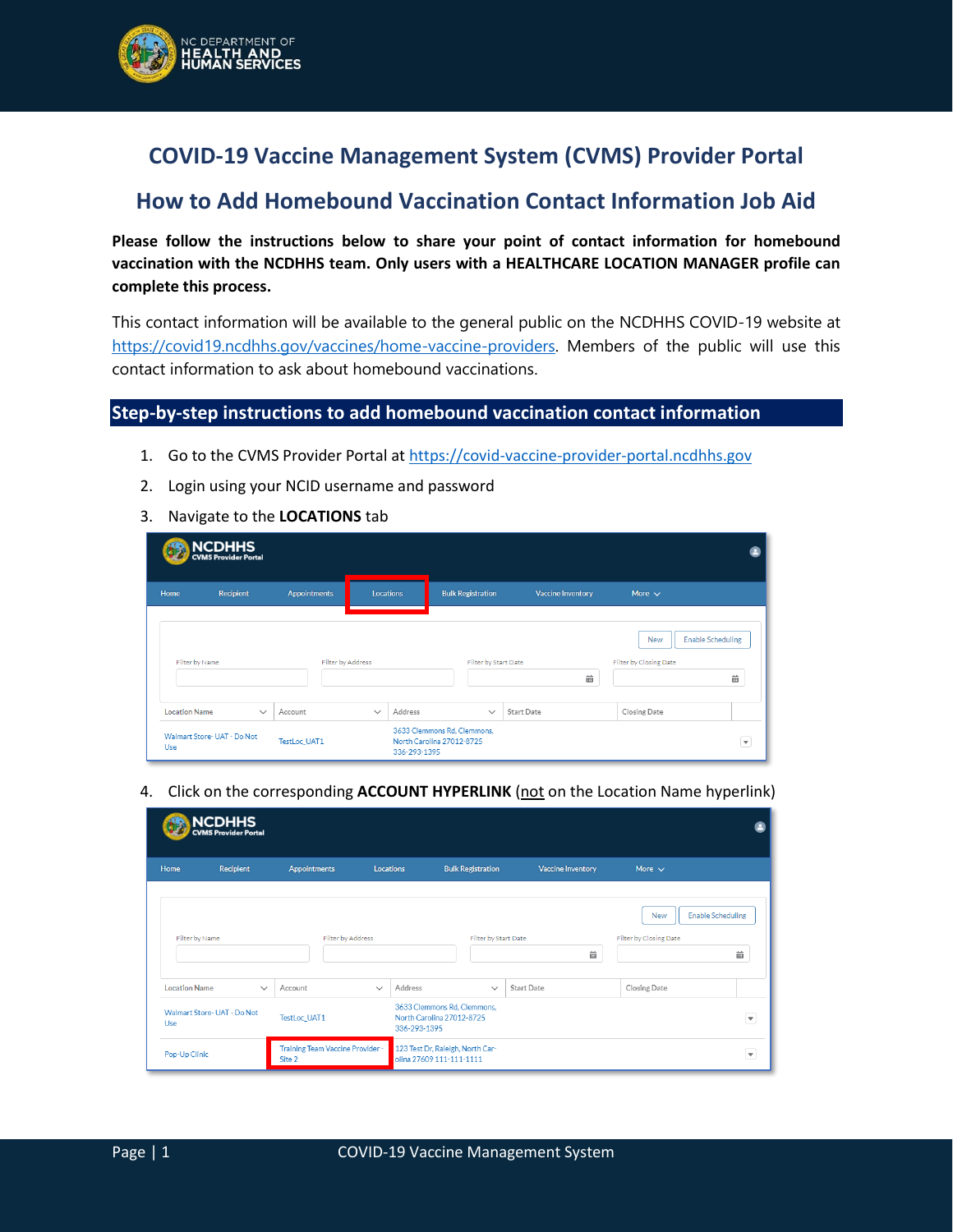

5. Scroll down to the section named State Sponsored Contracts & Homebound & Incentives Information

| соні                                                                                                                                                                                                                                                                                                                                                                                                                                                                                                                                                                                                                                                                                                                                                                                                                                                                                                                                                                                     |                     |                                                                |                                          |                   |                     |                  | ۵              |  |
|------------------------------------------------------------------------------------------------------------------------------------------------------------------------------------------------------------------------------------------------------------------------------------------------------------------------------------------------------------------------------------------------------------------------------------------------------------------------------------------------------------------------------------------------------------------------------------------------------------------------------------------------------------------------------------------------------------------------------------------------------------------------------------------------------------------------------------------------------------------------------------------------------------------------------------------------------------------------------------------|---------------------|----------------------------------------------------------------|------------------------------------------|-------------------|---------------------|------------------|----------------|--|
| Home<br>Recipient                                                                                                                                                                                                                                                                                                                                                                                                                                                                                                                                                                                                                                                                                                                                                                                                                                                                                                                                                                        | <b>Appointments</b> | Locations                                                      | <b>Bulk Registration</b>                 | Vaccine Inventory | Vaccine Marketplace | <b>Shipments</b> | More $\sqrt{}$ |  |
| Account<br><b>Bulk Employee Upload</b><br><b>Change Allocation Availability</b><br>Training Team Vaccine Provider - Site 2                                                                                                                                                                                                                                                                                                                                                                                                                                                                                                                                                                                                                                                                                                                                                                                                                                                               |                     |                                                                |                                          |                   |                     |                  |                |  |
| Available to Receive Vaccine Allocation<br>Instructions (Available to Receive Vacs)<br>Yes<br>Please ensure field 'Available to Receive Vaccine Allocation' is correct each week. 'Yes' means the site is able to receive and administer additional vaccine if<br>allocated. A value of 'No' means the site does not wish to receive vaccine or is not able to receive and administer additional vaccine at that time if allocated and the<br>site will not be considered for allocation. This value can be changed at any time, so if you wish to skip one week for any reason (i.e. sufficient supply for next week<br>or storage is at capacity), mark this value as 'No' by Monday 10am for allocation planning that week. If you would like to be considered for allocation, you should<br>have the value set at 'yes' by 10AM on Mondays. The value will STAY in place until a site adjusts it (i.e. if you select 'No,' it will remain 'No' until the site moves it to<br>"Yes.") |                     |                                                                |                                          |                   |                     |                  |                |  |
| <b>DETAILS</b><br><b>RELATED</b>                                                                                                                                                                                                                                                                                                                                                                                                                                                                                                                                                                                                                                                                                                                                                                                                                                                                                                                                                         |                     |                                                                |                                          |                   |                     |                  |                |  |
| $\vee$ Account Information<br><b>Account Name</b><br>Training Team Vaccine Provider - Site 2                                                                                                                                                                                                                                                                                                                                                                                                                                                                                                                                                                                                                                                                                                                                                                                                                                                                                             |                     | <b>Parent Account</b><br><b>Training Team Vaccine Provider</b> |                                          |                   |                     |                  |                |  |
| Provider PIN®                                                                                                                                                                                                                                                                                                                                                                                                                                                                                                                                                                                                                                                                                                                                                                                                                                                                                                                                                                            |                     | Primary Coordinator Full Name                                  |                                          |                   |                     |                  |                |  |
| 123457<br>VTrckS ID for this location                                                                                                                                                                                                                                                                                                                                                                                                                                                                                                                                                                                                                                                                                                                                                                                                                                                                                                                                                    |                     | Primary Coordinator Email                                      |                                          |                   |                     |                  |                |  |
| 123457                                                                                                                                                                                                                                                                                                                                                                                                                                                                                                                                                                                                                                                                                                                                                                                                                                                                                                                                                                                   |                     | simon.couderc-acn@dhhs.nc.gov                                  |                                          |                   |                     |                  |                |  |
| Unique Location ID                                                                                                                                                                                                                                                                                                                                                                                                                                                                                                                                                                                                                                                                                                                                                                                                                                                                                                                                                                       |                     | <b>Organization Email</b><br>simon.couderc-acn@dhhs.nc.gov     |                                          |                   |                     |                  |                |  |
| COVID-19 Vaccination Provider Type<br>Medical practice : family medicine                                                                                                                                                                                                                                                                                                                                                                                                                                                                                                                                                                                                                                                                                                                                                                                                                                                                                                                 |                     | 12345                                                          | Unique COVID-19 Organization ID (Sect A) |                   |                     |                  |                |  |
| Status for Location<br>Approved                                                                                                                                                                                                                                                                                                                                                                                                                                                                                                                                                                                                                                                                                                                                                                                                                                                                                                                                                          |                     | <b>Redistribution Participant</b><br><b>Yes</b>                |                                          |                   |                     |                  |                |  |
| Able to receive Federal Allocations? <sup></sup><br>$\sim$                                                                                                                                                                                                                                                                                                                                                                                                                                                                                                                                                                                                                                                                                                                                                                                                                                                                                                                               |                     | Yes                                                            | Available to Receive Vaccine Allocation  |                   |                     |                  |                |  |
| CVMS Scheduling Self-Attested Date<br>5/14/2021, 10:05 AM                                                                                                                                                                                                                                                                                                                                                                                                                                                                                                                                                                                                                                                                                                                                                                                                                                                                                                                                |                     |                                                                |                                          |                   |                     |                  |                |  |
| CVMS Scheduling Self-Attested By<br>Kevin Kauffman                                                                                                                                                                                                                                                                                                                                                                                                                                                                                                                                                                                                                                                                                                                                                                                                                                                                                                                                       |                     |                                                                |                                          |                   |                     |                  |                |  |
| Recipient Has Received Other Dose <sup>®</sup>                                                                                                                                                                                                                                                                                                                                                                                                                                                                                                                                                                                                                                                                                                                                                                                                                                                                                                                                           |                     |                                                                |                                          |                   |                     |                  |                |  |
| o<br>Other Dose Details                                                                                                                                                                                                                                                                                                                                                                                                                                                                                                                                                                                                                                                                                                                                                                                                                                                                                                                                                                  |                     |                                                                |                                          |                   |                     |                  |                |  |
| If Other, Enter Other Dose Details                                                                                                                                                                                                                                                                                                                                                                                                                                                                                                                                                                                                                                                                                                                                                                                                                                                                                                                                                       |                     |                                                                |                                          |                   |                     |                  |                |  |
|                                                                                                                                                                                                                                                                                                                                                                                                                                                                                                                                                                                                                                                                                                                                                                                                                                                                                                                                                                                          |                     |                                                                |                                          |                   |                     |                  |                |  |
| ▽ State Sponsored Contracts & Homebound & Incentives Information                                                                                                                                                                                                                                                                                                                                                                                                                                                                                                                                                                                                                                                                                                                                                                                                                                                                                                                         |                     |                                                                |                                          |                   |                     |                  |                |  |
| Additional Vendor Type (SSC)                                                                                                                                                                                                                                                                                                                                                                                                                                                                                                                                                                                                                                                                                                                                                                                                                                                                                                                                                             |                     |                                                                |                                          |                   |                     |                  |                |  |
| Are you providing Homebound vaccinations                                                                                                                                                                                                                                                                                                                                                                                                                                                                                                                                                                                                                                                                                                                                                                                                                                                                                                                                                 |                     | Homebound Contact Info: Phone                                  |                                          |                   |                     |                  |                |  |
| Homebound Contact Info: Name of POCO                                                                                                                                                                                                                                                                                                                                                                                                                                                                                                                                                                                                                                                                                                                                                                                                                                                                                                                                                     |                     | Homebound Contact Info: Email                                  |                                          |                   |                     |                  |                |  |
| $\times$ Address Information                                                                                                                                                                                                                                                                                                                                                                                                                                                                                                                                                                                                                                                                                                                                                                                                                                                                                                                                                             |                     |                                                                |                                          |                   |                     |                  |                |  |

6. Click the **PENCIL ICON** to edit the field values